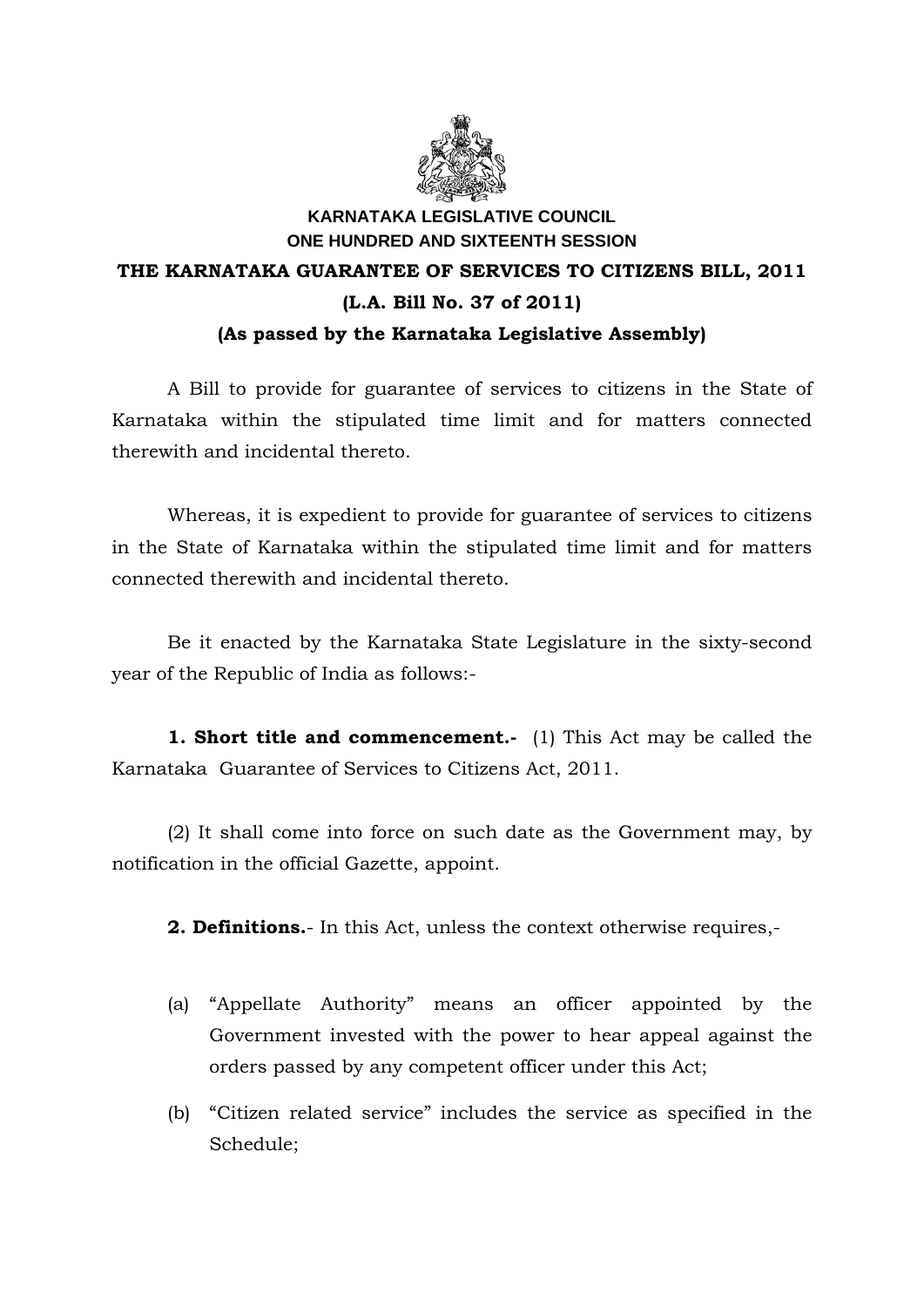- (c) "Competent officer" means an officer appointed by the Government who shall be empowered to impose cost on the public servant defaulting or delaying the delivery of service in accordance with this Act;
- (d) "designated officer" means an officer specified in the Schedule who is required to provide citizen related service;
- (e) "Government" means the Government of Karnataka;
- (f) "Local Authority" includes any authority, municipality, municipal corporation, town panchayat, planning authority, Industrial township, Zilla Panchayat, Taluk Panchayats and Gram Panchayats and other local self Governments constituted by law and Development Authorities or other statutory or non-statutory bodies by whatever name called for the time being invested by law to render essential service of public utility in the State or to control, manage or regulate such services within a specified local area;
- (g) "prescribed" means prescribed by the rules made under this Act;
- (h) "Public Authority" means the Organisation or Authority or body or institution or a Local Authority established or constituted,-
	- (i) by or under the Constitution in the State;
	- (ii) by any other law made by the State Legislature;
	- (iii) by notification issued or order made by the Government and includes,-
		- (1) body owned, controlled or substantially financed; or
		- (2) non-Governmental organization substantially financed;

directly or indirectly by the Government.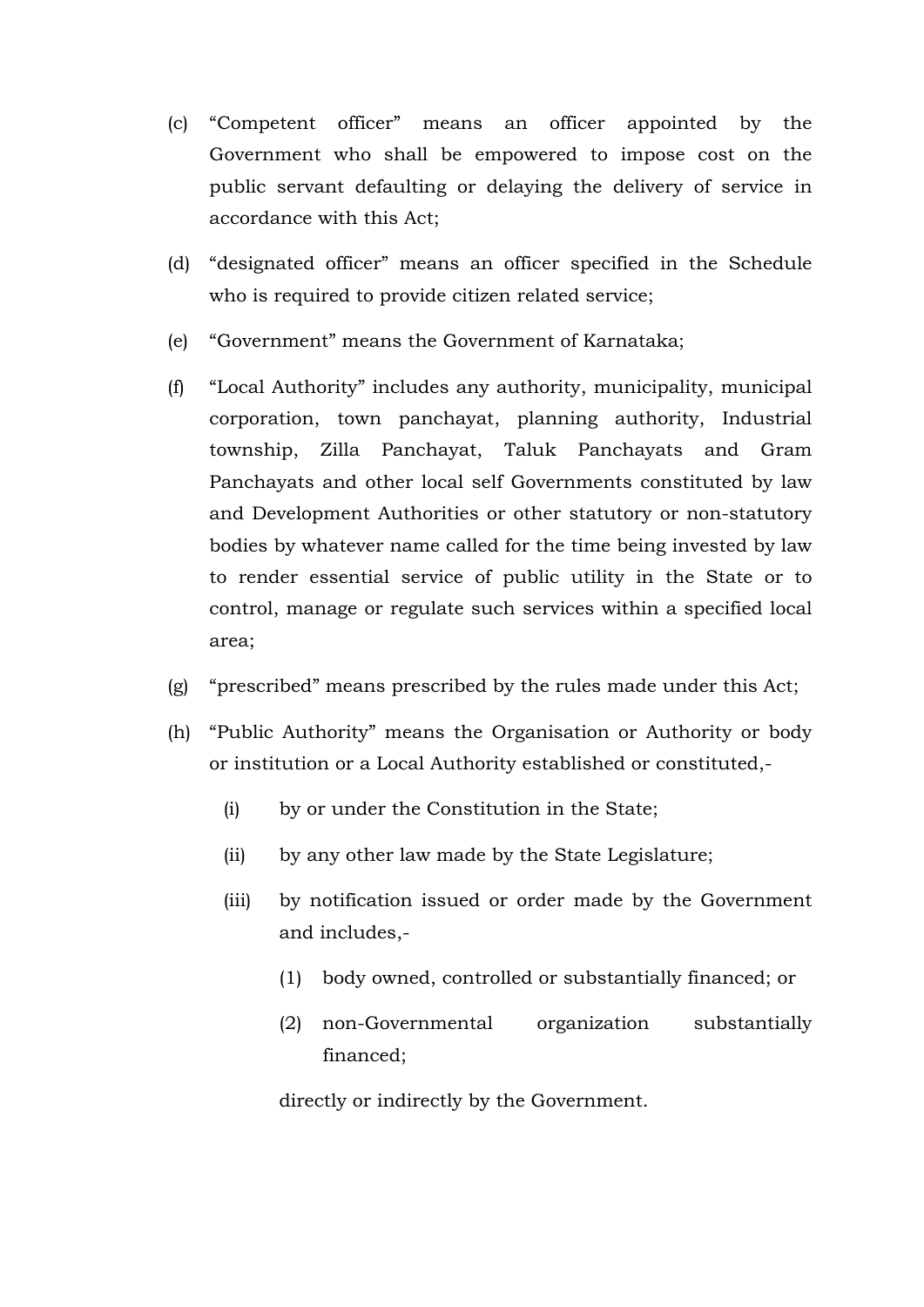- (i) "Public servant" means a person substantively appointed to any service or post of the public authority;
- (j) "Right to service" means right to obtain the citizen related services within the stipulated time specified in the Schedule;
- (k) "Schedule" means Schedule appended to this Act;
- (l) "stipulated time" means the maximum time to provide the service by the designated officer or to decide the appeal by the competent officer or Appellate Authority as specified in the Schedule.

**3. Right to obtain service within stipulated time limit.-** (1) Every citizen shall have right to obtain citizen related services in the State in accordance with this Act within the stipulated time specified in the Schedule.

(2) Every designated officer and his subordinate public servant of the Public Authority shall provide the citizen related services specified in the Schedule to the citizens eligible to obtain the service, within the stipulated time and also display the same on the notice board of their offices.

 **4. Notification of services, designated officers, competent officers, appellate authority and stipulated time limits.-** The Government shall within a period of three months from the date of commencement of this Act, by notification, amend the Schedule to add new services, designated officers of every public authority or Local Authority under each Secretariat Department, competent officer and appellate authority along with stipulated time limits within which the services are rendered under this Act and may by like notification amend or vary the entries in the Schedule.

**5. Providing services within the stipulated time.-** (1) The stipulated time shall start from the date when required application for scheduled service is submitted to the designated officer or to a person subordinate to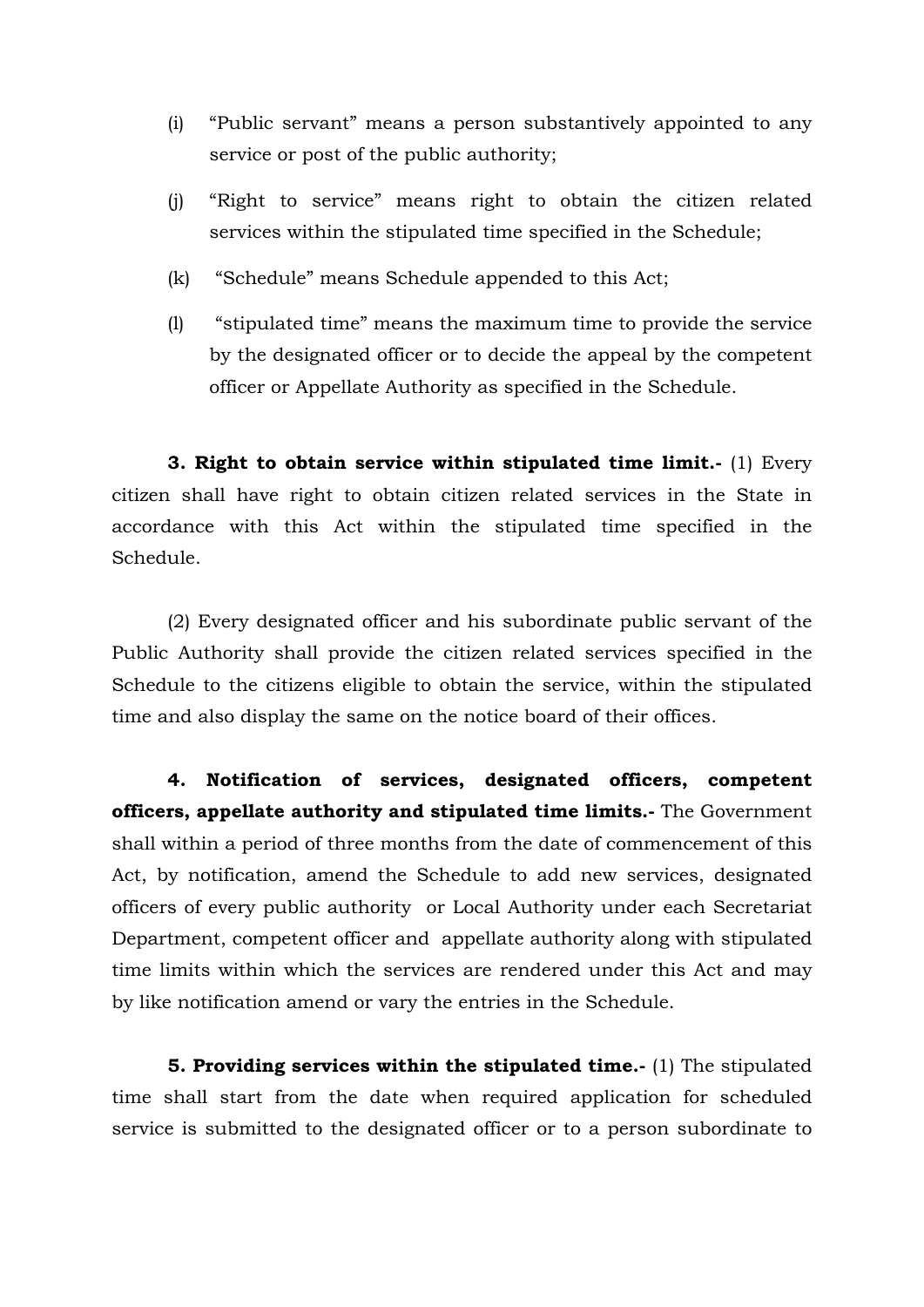him authorized to receive the application in such manner as may be prescribed. Such application shall be duly acknowledged.

 (2) The designated officer on receipt of an application under sub-section (1) shall within the stipulated time either directly provide the service or through an officer duly authorized by him or reject the application and in case of rejection of application, shall record the reasons in writing and intimate to the applicant, the information about the period of making appeal against the decision and all the details of the competent officer to whom the first appeal lies.

**6. Monitoring the status of the application.-** (1) Every citizen having applied for any citizen related services shall be provided an application number by the concerned Public Authority, or local Authority, as the case may be, and shall be entitled to obtain and monitor status of his application online in accordance with such procedure as may be prescribed.

 (2) Every public authority or local Authority, as the case may be, shall maintain status of all applications governing citizen related services online and shall be duty bound to update the status of the same as per the procedure as prescribed by rules in this regard.

**7. E-governance of services through mutual understanding.-** The Government shall endeavor and encourage all the public Authorities, departments and local Authorities to enter by mutual understanding to deliver their respective citizen related services in a stipulated time or period as part of e-governance.

 **8. Payment of compensatory cost to the citizen.-** Citizen having applied for such services shall be entitled to seek compensatory cost in accordance with the provisions of this Act and rules made thereunder, in case of delay or default in the delivery of such services beyond the stipulated time.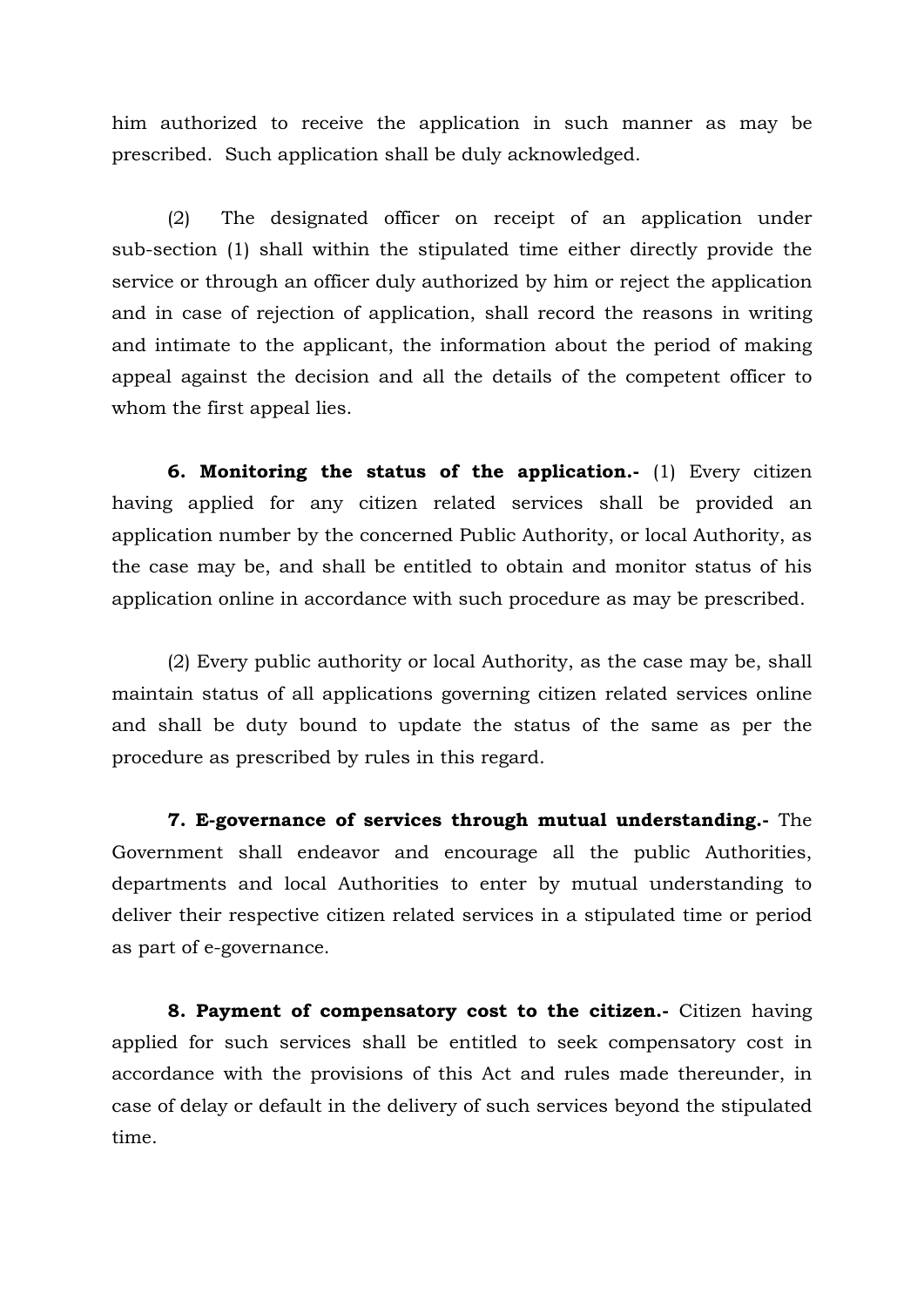**9. Liability to pay compensatory cost.** Every designated officer or his subordinate public servant who fails to deliver the citizen related services to a citizen within the stipulated time shall be liable to pay compensatory cost at the rate of twenty rupees per day for the period of delay subject to maximum of five hundred rupees per application, in aggregate, if there is no ban or restriction from the Government to provide the same.

**10. Appointment of competent officer.**- (1) The Government shall appoint by notification an officer not below the rank of Group B/C Officer of the Government or its equivalent rank, in case of other public authority to act as competent officer to impose cost against designated officer or his subordinate public servant defaulting or delaying the delivery of services in accordance with this Act.

(2) Every public authority shall for the purpose of payment of cost, confer on the competent officer, the power of drawing and disbursing officer in accordance with the law, procedure and rules applicable.

(3) On such demand of compensatory cost by the citizen at the time of delivery of citizen related services, it shall be the duty of the competent officer to pay such cost to the citizen against acknowledgement and receipt in such manner as may be prescribed.

**11. Procedure governing fixing of liability.**- (1) Within a period of fifteen days of the payment of compensatory cost, the competent officer after conducting preliminary enquiry, shall issue a notice against the public servant found responsible for the delay in delivery of such citizen related services in such manner as may be prescribed, calling upon him as to why the compensatory cost paid to the citizen may not be recovered from him.

(2) The public servant against whom such notice is issued may represent within a period of seven days from the date of receipt of such notice. In case no such representation is received, by the competent officer, within the prescribed period or explanation received, if any, is not found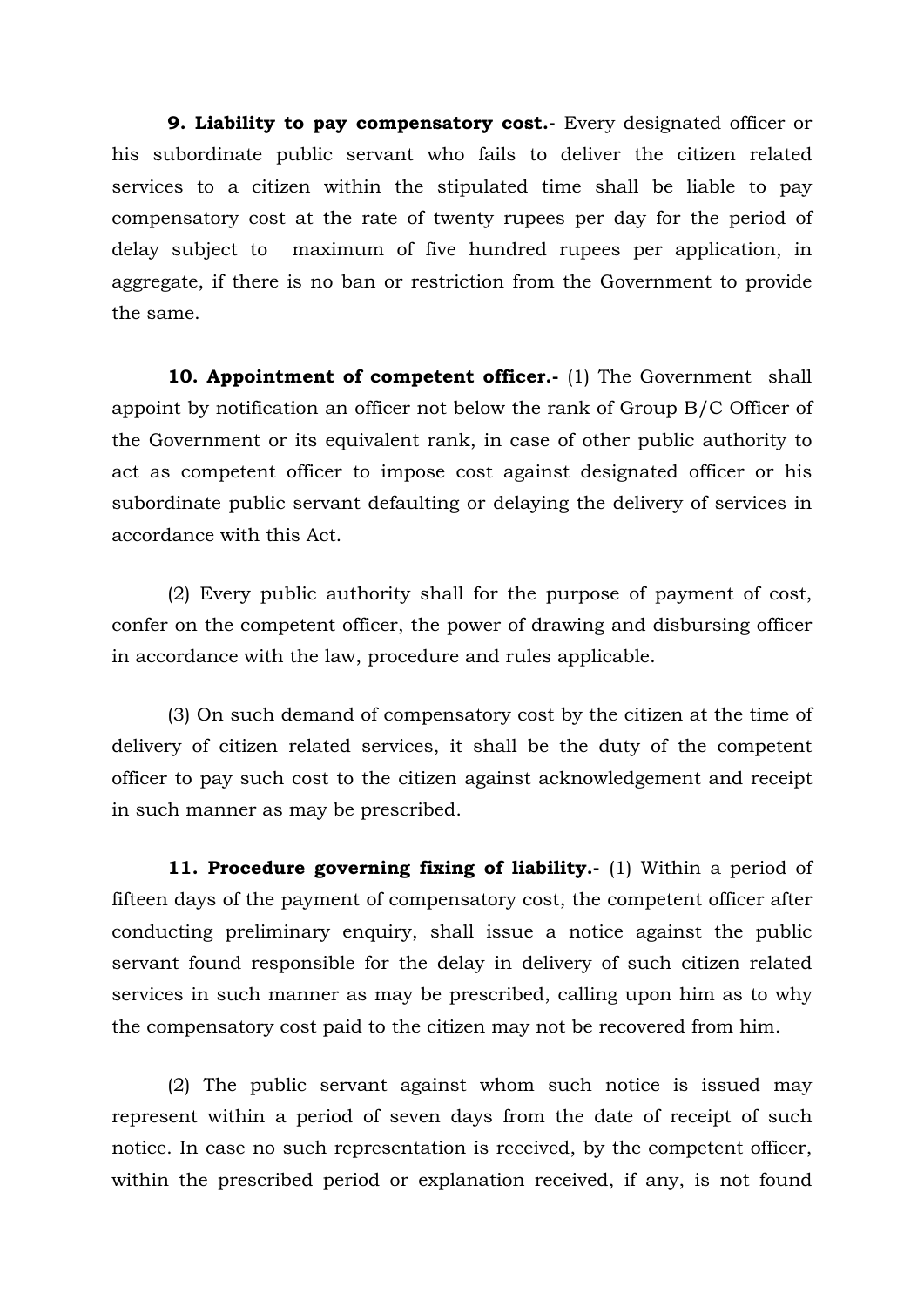satisfactory, the competent officer shall be entitled to issue debit note directing such defaulting public servant either deposit the cost as stipulated in the debit note or directing the Accounts officer concerned to debit the salary of such public servant for the amount as specified in the debit note:

Provided that if the competent officer finds reasonable and justified grounds in favour of public servant and come to the conclusion that the delay in delivery of services to the citizen was not attributable to him, but was attributable to some other public servant, it shall be lawful for the competent officer to withdraw the notice against him and issue fresh show cause notice to such other public servant as found responsible for the delay and shall follow the procedure mutatis mutandies as stipulated in this subsection and sub-section (1) of this section.

(3) While fixing the liability under this Act, the competent officer shall follow the principles of natural justice before passing the order in that respect.

**12. Right of appeal by the public servant.**- (1) Any public servant aggrieved by the order passed by the competent officer in accordance with sections 10 and 11 shall be entitled to file an appeal to the appellate authority against such order within a period not exceeding thirty days of the receipt of the impugned order. The order of the appellate authority shall be final and binding.

 (2) For the purpose of this Act, the Government shall appoint an officer to be the appellate authority to hear and decide appeals against the order passed by the competent officer. The appellate authority shall be an officer not below the rank of the Deputy Secretary to Government or its equivalent rank.

13. Appeal by the aggrieved citizen.- (1) Any person, whose application is rejected under sub-section (2) of section 5 or who is not provided the service within the stipulated time, may file an appeal to the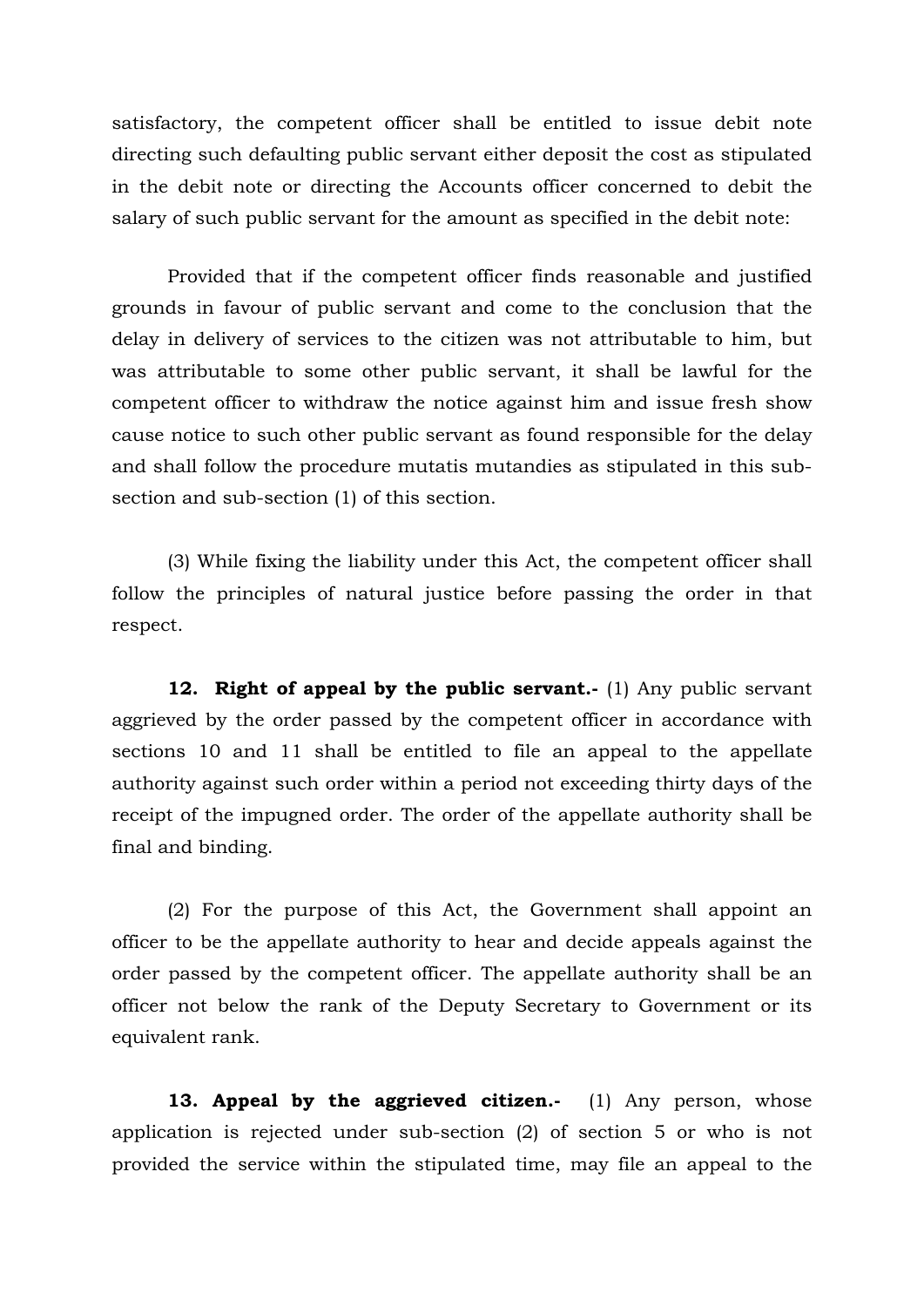competent officer within thirty days from the date of rejection of application or the expiry of the stipulated time limit:

Provided that the competent officer may admit the appeal even after the expiry of the period of thirty days if he is satisfied that the appellant was prevented by sufficient cause from filing the appeal in time.

(2) The competent officer may order to the designated officer to provide the service within the specified period or may reject the appeal or may impose compensatory cost according to the provisions of section 9.

(3) An appeal against decision of competent officer shall lie to the appellate authority within sixty days from the date on which the decision was made:

Provided that the appellate authority may admit the appeal even after the expiry of the period of sixty days if he is satisfied that the appellant was prevented by sufficient cause from filing the appeal in time.

(4) The appellate authority may order to the designated officer to provide the service within such period as he may specify or he may reject the appeal.

(5) If the designated officer does not comply with sub-section (1) of section 5, then the applicant aggrieved from such non- compliance may submit an application directly to the competent officer. This application shall be disposed of in the manner as if it is the first appeal.

(6) If the designated officer does not comply the order of providing the service under sub-section (2) of this section, then the applicant aggrieved from such non-compliance may submit an application directly to the appellate authority. This application shall be disposed of in the manner of appeal.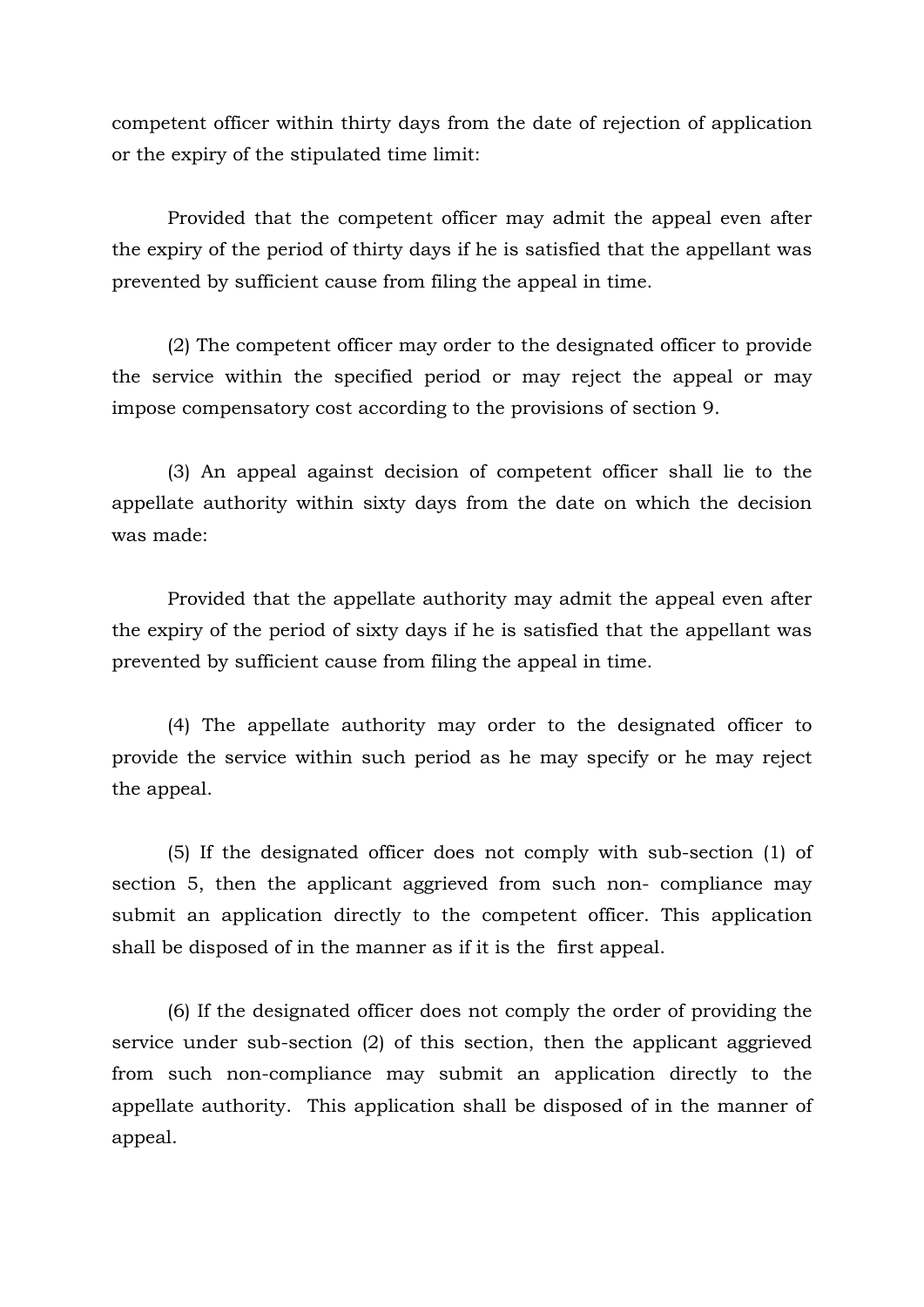(7) The competent officer and the appellate authority shall while deciding an appeal under this section, have the same powers as are vested in civil court while trying a suit under the Code of Civil Procedure, 1908 (Central Act 5 of 1908) in respect of the following matters, namely:-

- (a) requiring the production and inspection of documents;
- (b) issuing summons for hearing to the designated officer and appellant; and
- (c) any other matter which may be prescribed.

**14. Developing culture to deliver services within fixed period.-**  (1) The defaults on the part of designated officer in the time bound delivery of citizen related services as defined in this Act shall not be counted towards misconduct as the purpose and object is to sensitize the public servant towards the citizen and to enhance and imbibe a culture to deliver time bound services to the citizens.

 (2) In case of any designated officer who is a habitual and willful defaulter, without any reasonable cause and persistently failed to receive an application or has failed to provide service within the stipulated time or intentionally denied the request for the service or delayed inordinately, the head of the Public Authority concerned shall be competent to take appropriate disciplinary action after recording a finding to this effect but not before giving a show cause notice and opportunity of hearing to the defaulting officer.

 (3) To encourage and enhance the efficiency of the designated officer, a letter of appreciation for not a single default reported may be issued and entered in his Annual Performance Report by the head of the Public Authority.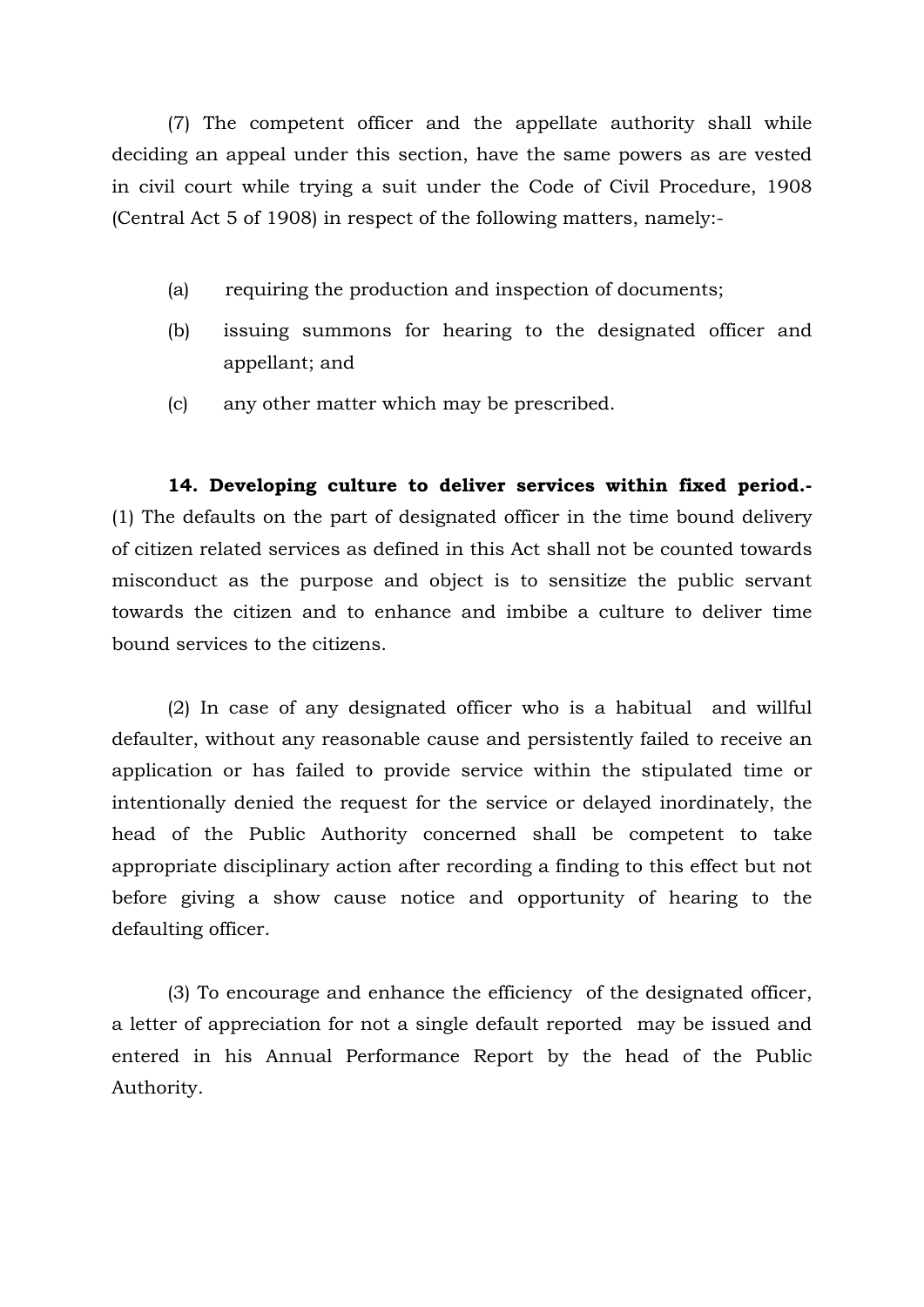**15. Deemed service condition.-** The provisions of this Act shall be deemed to be part of service conditions of the designated officer including such officer of all Public Authorities.

**16. Supplement.-** The provisions of this Act shall be supplemented to the disciplinary and financial rules and such other service rules and regulations as applicable to the employees of the Government or local Authority or public authority concerned, as the case may be, and not in derogation to such service rules and regulations governing the service condition and conduct of the government employees or the employees of the other public authority concerned.

**17. Protection of action taken in good faith.-** No suit, prosecution or other legal proceeding shall lie against any person for anything which is in good faith done or intended to be done under this Act or any rule made thereunder.

**18. Bar of jurisdiction.-** No Civil court shall have jurisdiction in respect of any matter which the competent officer or appellate authority is empowered by or under this Act to determine.

**19. Power to make rules.-** (1) The Government may, after previous publication, by notification, in the official Gazette, make rules to carry out the purposes of this Act.

 (2) Every rule made or notification issued under this Act, shall be laid as soon as may be after it is made before each House of the State Legislature, while it is in session for a total period of thirty days, which may be comprised in one session or in two or more successive sessions, and if before the expiry of the session in which it is so laid or the session immediately following both Houses agree in making any modification, in the rule or notification or decide that any rule or notification should not be made, the rule or notification shall thereafter have effect only in such modified form or be of no effect, as the case may be, so, however, that any